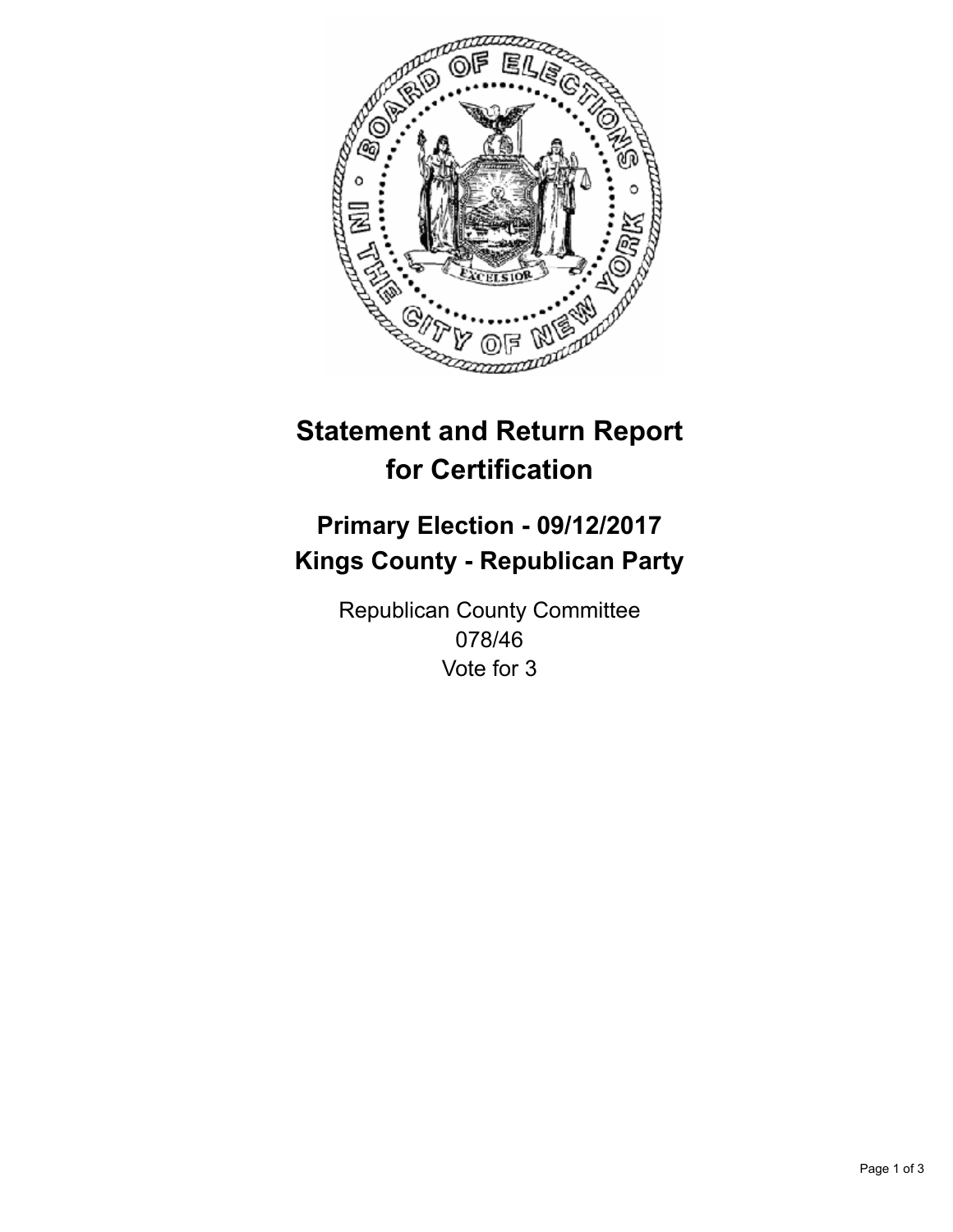

## **Assembly District 46**

| <b>PUBLIC COUNTER</b>                                    | 83       |
|----------------------------------------------------------|----------|
| <b>MANUALLY COUNTED EMERGENCY</b>                        | 0        |
| ABSENTEE / MILITARY                                      | 5        |
| AFFIDAVIT                                                | $\Omega$ |
| <b>Total Ballots</b>                                     | 88       |
| Less - Inapplicable Federal/Special Presidential Ballots | 0        |
| <b>Total Applicable Ballots</b>                          | 88       |
| <b>RENE CONIGLIARO</b>                                   | 35       |
| <b>MARIA MAZZA</b>                                       | 35       |
| <b>CARYN IORIO</b>                                       | 24       |
| <b>STAMATIS LILIKAKIS</b>                                | 28       |
| LORENZO LUGARA                                           | 24       |
| NICOLE MALLIOTAKIS (WRITE-IN)                            | 1        |
| <b>Total Votes</b>                                       | 147      |
| Unrecorded                                               | 117      |